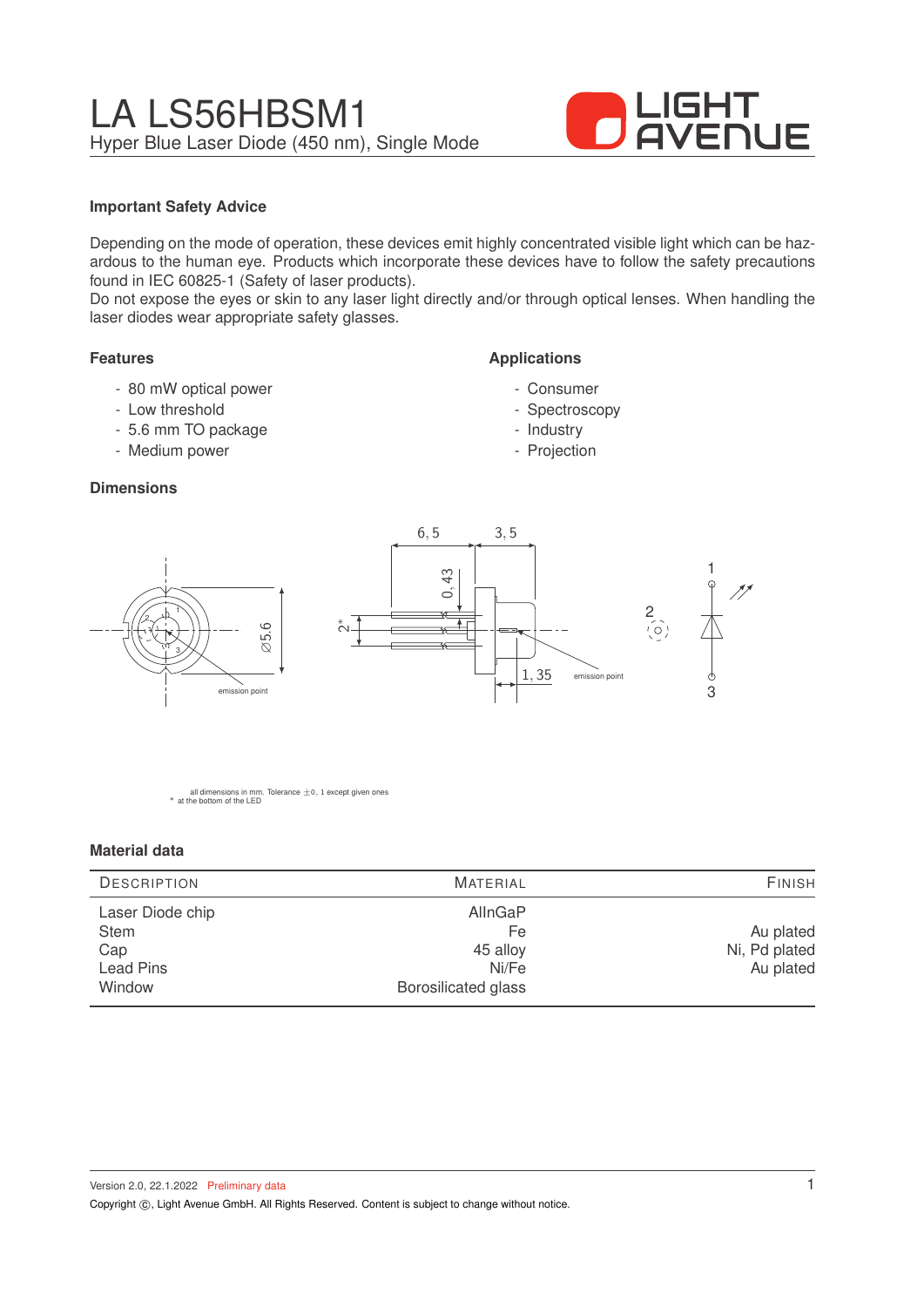

### **Electro-optical characteristics (** $T_A = 25°C$ **)<sup>2</sup>**

| <b>PARAMETER</b>                                                                                                              | <b>SYMBOL</b>                                                                                 | CONDITION                                                               | MIN.           | TYP <sup>1</sup>                    | MAX.                                 | UNIT                                      |
|-------------------------------------------------------------------------------------------------------------------------------|-----------------------------------------------------------------------------------------------|-------------------------------------------------------------------------|----------------|-------------------------------------|--------------------------------------|-------------------------------------------|
| <b>Threshold Current</b><br>Radiant power<br>Forward voltage<br>Peak wavelength<br><b>FWHM</b> parallel<br>FWHM perpendicular | $I_{th}$<br>$\Phi_e$<br>$V_{F}$<br>$\lambda_{peak}$<br>$\Theta_{\parallel}$<br>$\Theta_\perp$ | $I_f = 75 \text{ mA}$<br>$I_f = 75 \text{ mA}$<br>$I_f = 75 \text{ mA}$ | 440<br>4<br>18 | 17<br>80<br>5,2<br>450<br>6,5<br>22 | 60<br>120<br>6,5<br>460<br>7,5<br>25 | mA<br>mW<br>V<br>nm<br>$\circ$<br>$\circ$ |
|                                                                                                                               |                                                                                               |                                                                         |                |                                     |                                      |                                           |

## **Maximum ratings (** $T_A = 25$ °C)

| <b>PARAMETER</b>                      | <b>SYMBOL</b> | CONDITION | MINIMUM | <b>MAXIMUM</b> | Unit         |
|---------------------------------------|---------------|-----------|---------|----------------|--------------|
| <b>Operating Current</b>              | $1_{f,max}$   |           |         | 165            | mA           |
| <b>Operating Temperature</b>          | $T_{op}$      |           | $-40$   | $+70$          | $^{\circ}$ C |
| Storage Temperature                   | $T_{st}$      |           | $-40$   | $+85$          | $^{\circ}$ C |
| Soldering Temperature <sup>Note</sup> | $T_{sold}$    |           |         | 260            | $^{\circ}$ C |
| Reverse Voltage                       | $V_R$         |           |         |                |              |

#### **Thermal characteristics**

| PARAMETER             | <b>SYMBOL</b>     | <b>VALUE</b> | UNIT |
|-----------------------|-------------------|--------------|------|
| Thermal resistance    | $R\Theta_{J-Pin}$ | 34           | K/W  |
| Soldering temperature | $T_{sold}$        | 260          |      |

Note: The soldering time must be less than 10s.

 $\mathsf{Binning}\left(I_F=75\,\mathrm{mA}\right)^2$ 

|     | WAVELENGTH (NM) |           |           |        |           |           |           |          |
|-----|-----------------|-----------|-----------|--------|-----------|-----------|-----------|----------|
|     | $440.0 -$       | $442.5 -$ | $445.0 -$ | 447.5- | $450.0 -$ | $452.5 -$ | $455.0 -$ | $457.5-$ |
|     | 442.5           | 445.0     | 447.5     | 450.0  | 452.5     | 455.0     | 457.5     | 460,0    |
| Bin |                 |           |           |        |           |           |           |          |

Copyright ©, Light Avenue GmbH. All Rights Reserved. Content is subject to change without notice.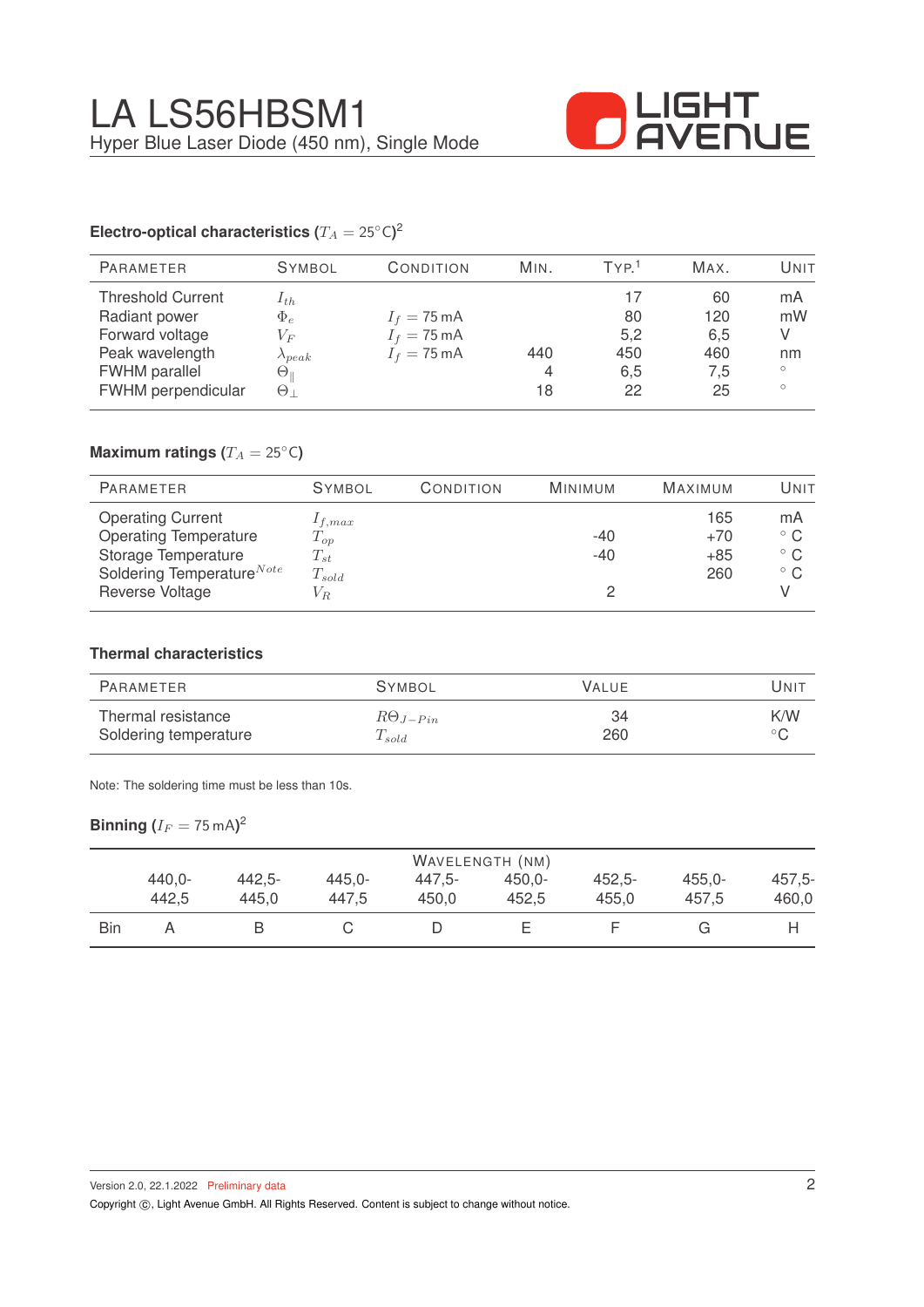

#### **Important Usage and Application Information**

Lead free product - RoHS compliant.

All products, product specifications and data to improve reliability, function, design or otherwise are subject to change without notice. The information describes the type of component and shall not be considered as assured characteristics.

Due to technical requirements components may contain dangerous substances. For information on the types in question please contact our Sales Organization.

These laser diodes are designed as consumer goods in production and quality, especially in the application areas of computers, measuring equipment, tooling machines, audio visual equipment and home applicances. Please do not use this product for equipment, which needs extremely high reliability and safety in function and precision. Operating the laser diode above the maximum rating even for very short periods of time can damage the laser diode or reduce its lifetime. The laser diode must be operated with a suitable power supply with minimized electrical noise. When using this product, please stay within the maximum ratings, pay attention to the other instructions, conditions and precautions described in this datasheet. We will assume no responsibility for any damages resulting from improper use of this product.

#### **Handling and Storage Conditions**

The laser diode is very sensitive to electrostatic discharge (ESD). Proper precautions must be taken. Furthermore the package is a not hermetic package. Please be careful by using this product in humid atmosphere or atmosphere containing caustic or corrosive gases as this may cause the product to fail. When the product is soldered, please do not apply pyhsical stress to the lead pins. Avoid the heating of the complete package by preheating or reflow. Please only heat the lead section for a short time. When the leads are formed or cutted, please do not apply physical stress.

Please finish soldering within 7 days or keep the products in a sealed box to avoid silver oxidization.

#### **Packing**

Laser diodes are arranged in trays. A cover is put on the top of the tray. For shipment the trays are arranged to stacks and placed into an ESD bag and packaging box. Please use the recycling operators familiar to you. If required you can ask for our help. Please get in touch with your nearest sales office. By agreement we will take packing material back, if sorted. Transport costs of any kind must be paid by customers. For packing material that is returned to us unsorted or which we are not obliged to accept, any costs incurred will be invoiced to you.

#### **Returns and Complaints**

For complaints and returns of material a RMA-number is necessary. Samples for analysis purposes can be send to us without credit.

#### **Shipping Conditions**

If not otherwise arranged, the "General Terms of Business of Light Avenue GmbH" apply for any shipment. If this document is not familiar to you, please request it at our nearest sales office.

Version 2.0, 22.1.2022 Preliminary data Copyright (C), Light Avenue GmbH. All Rights Reserved. Content is subject to change without notice.